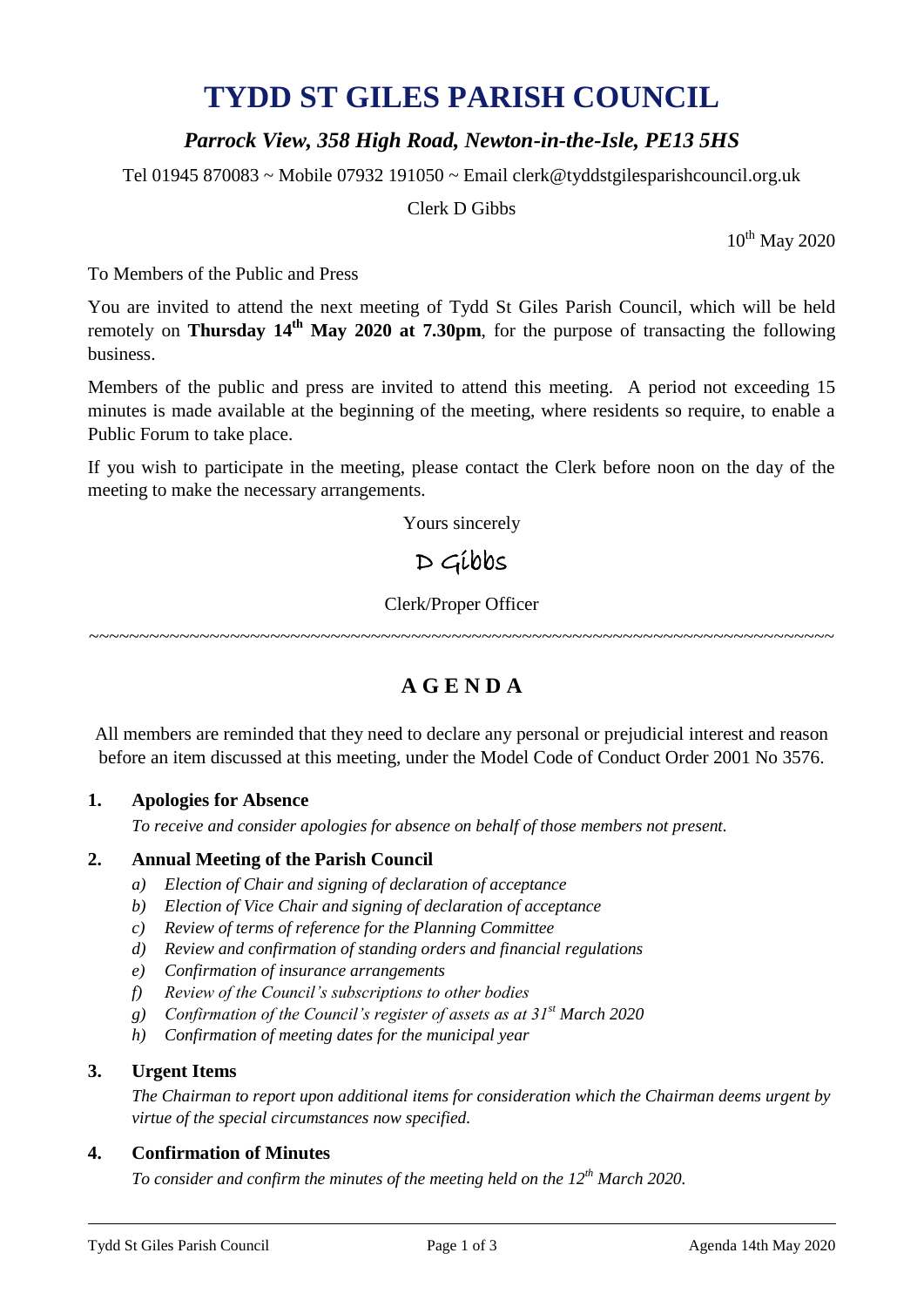#### **5. Matters Arising**

*To receive updates on the following items:*

- a) Defibrillators minute 074/19(a)
- b) Local Highway Improvements minute 074/19(b)
- c) Sutton Bridge Power Fund minute 074/19(c)
- d) Closure of the Churchyard minute 074/19(d)
- e) Agricultural tenancies minute 074/19(e)
- f) Parish Council e-mail accounts minute 074/19(f)
- g) Play equipment inspection minute  $074/19(g)$
- h) Damage to footbridge on path 238/11 between Chapel Lane and Hall Bank minute 078/19(a)
- i) Green Dog Walker scheme minute 078/19(b)
- j) NEST pension scheme minute 083/19(a)
- k) Foul Anchor historical signage minute 084/19(f)
- l) Disabled car park markings minute 084/19(g)

#### **6. Police Matters**

*To receive and consider two reports from Cambridgeshire Police.*

#### **7. Cambridgeshire County Councillor Report**

*To receive a report from Cllr Simon King.*

#### **8. Fenland District Councillor Report**

*To receive reports from Cllrs Samantha Clark and Chris Seaton.*

#### **9. Parishioner Issues**

*To discuss matters brought to the attention of the Council by Parishioners.*

#### **10. Correspondence**

*To report on correspondence received.*

#### **11. Planning**

*To consider any planning applications received.*

#### **12. Finance**

- *a) To approve the internal accounts for 2019/20*
- *b) To review and approve the Governance and Management Risk Assessment*
- *c) To approve the Certificate of Exemption 2019/20*
- *d) To approve the Internal Audit Report and agree an action plan to address issues raised (if any)*
- *e) To approve the Annual Governance Statement 2019/20*
- *f) To approve the Accounting Statements 2019/20*
- *g) To confirm the dates of the period for the exercise of public rights*
- *h) To receive an updated financial statement for the period to the end of April.*
- *i) To approve the following payments:*

| £ 2,944.82 |
|------------|

#### **13. Reports from Members**

*To receive the following updates from members of the Council:*